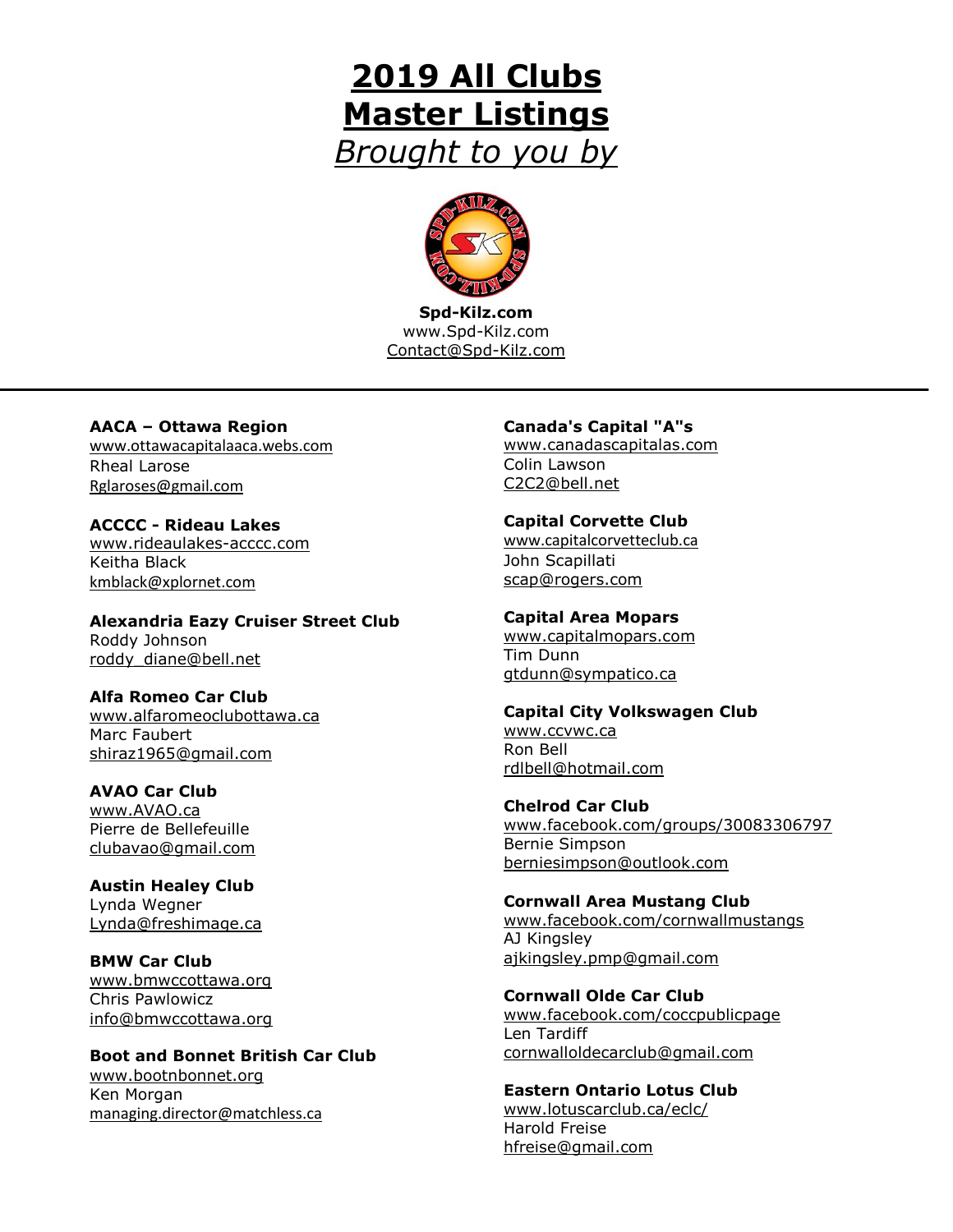#### **Eastern Ontario Trail Blazers 4x4 Club**

[www.eotb.ca](http://www.eotb.ca/) Paul Dufresne [president@eotb.ca](mailto:president@eotb.ca)

### **Electric Vehicle Council of Ottawa**

[www.evco.ca](http://www.evco.ca/) Rick Lane [richardlane@rogers.com](mailto:richardlane@rogers.com)

#### **Ferrari Club of America - Ottawa**

[www.fcaottawa.ca](http://www.fcaottawa.ca/) Stuart Russell [thestuartrussell@gmail.com](mailto:thestuartrussell@gmail.com)

#### **Gatineau Mustang Club**

[www.gatineaumustang.ca](http://www.gatineaumustang.ca/) Claude Charron [gatineaumustang@outlook.com](mailto:gatineaumustang@outlook.com)

### **Golden Gears Car Club**

[www.goldengears.ca](http://www.goldengears.ca/) Dale Cook [wjdc@icloud.com](mailto:wjdc@icloud.com)

## **HASC – Rideau Valley Region**

[www.historical-automobile-society.ca](http://www.historical-automobile-society.ca/) John Hearne [jhearne2931@rogers.com](mailto:jhearne2931@rogers.com)

## **Hawkesbury Car Club**

[www.hawk.igs.net/~cahac/bienvenue.html](http://www.hawk.igs.net/~cahac/bienvenue.html) Jean Pierre Mayer [JP2Mayer@hotmail.com](mailto:JP2Mayer@hotmail.com)

## **Highway 43 Car Club**

[www.Hwy43CarClub.com](http://www.hwy43carclub.com/) Rod Rafter [Rod@Hwy43CarClub.com](mailto:Rod@Hwy43CarClub.commailto:Rod@Hwy43CarClub.com)

#### **Highway Legends** [www.HighwayLegends.us](http://www.highwaylegends.us/) Rich Mentry [rick@highwaylegends.us](mailto:rick@highwaylegends.us)

#### **Italian Car Club of Ottawa** [www.italiancarclubottawa.ca](http://www.italiancarclubottawa.ca/) Chuck Storry [info@italiancarclubottawa.ca](mailto:info@italiancarclubottawa.ca)

#### **LOSERS Car Club** Pete Slack [koolkrap@xplornet.com](mailto:koolkrap@xplornet.com)

#### **Malone Auto Club** [www.maloneautoclub.zymichost.com](http://www.maloneautoclub.zymichost.com/) Doug Recore [maloneautoclub@yahoo.com](mailto:maloneautoclub@yahoo.com)

#### **Motorsport Club of Ottawa** John Hodge

[President@MCO.org](mailto:President@MCO.org)

### **National Capital Subaru Club**

[www.ottawasubaru.com](http://www.ottawasubaru.com/) Robin Emard [robin@ottawasubaru.com](mailto:robin@ottawasubaru.com)

#### **Official Delorean Owners Canada**

[www.odoc.ca](http://www.odoc.ca/) Eric Vettoretti [Ottawa.DeLorean@bell.net](mailto:Ottawa.DeLorean@bell.net)

**Ottawa Camaro Club** [www.ottawacamaroclub.com](http://www.ottawacamaroclub.com/) Mitchell Honcoop [Music24241@hotmail.com](mailto:Music24241@hotmail.com)

## **Ottawa Citroen Car Club**

[www.ottawacitroenclub.ca](http://www.ottawacitroenclub.ca/) Fabienne Trurler [ottawacitroenclub@hotmail.com](mailto:ottawacitroenclub@hotmail.com)

## **Ottawa Jaguar Car Club**

[www.ottawajaguarclub.com](http://www.ottawajaguarclub.com/) David Kenny [David.kenny@rogers.com](mailto:David.kenny@rogers.com)

### **Ottawa MG Car Club**

[www.omgc.info](http://www.omgc.info/) Trish Adams [President@omgc.info](mailto:President@omgc.info)

#### **Ottawa Mustang Club**

[www.ottawamustang.club](http://www.ottawamustang.club/) Gary Foster [president@ottawamustang.club](mailto:president@ottawamustang.club)

#### **Ottawa Valley Land-Rover Club** [www.ovlr.myshopify.com](http://www.ovlr.myshopify.com/) Terry King [terrycking@gmail.com](mailto:terrycking@gmail.com)

**Ottawa Valley Triumph Car Club** [www.ovtc.net](http://www.ovtc.net/) Chuck Hobbs [president@ovtc.net](mailto:president@ovtc.net)

#### **Pacemakers Street Rod of the 60's** John Cruise [grampasgarage@sympatico.ca](mailto:grampasgarage@sympatico.ca)

## **Rennsport Region Porsche CoA** [www.rennsport.ca](http://www.rennsport.ca/)

Michael Delaney [president@rennsport.ca](mailto:rob.rsrpca@sympatico.ca)